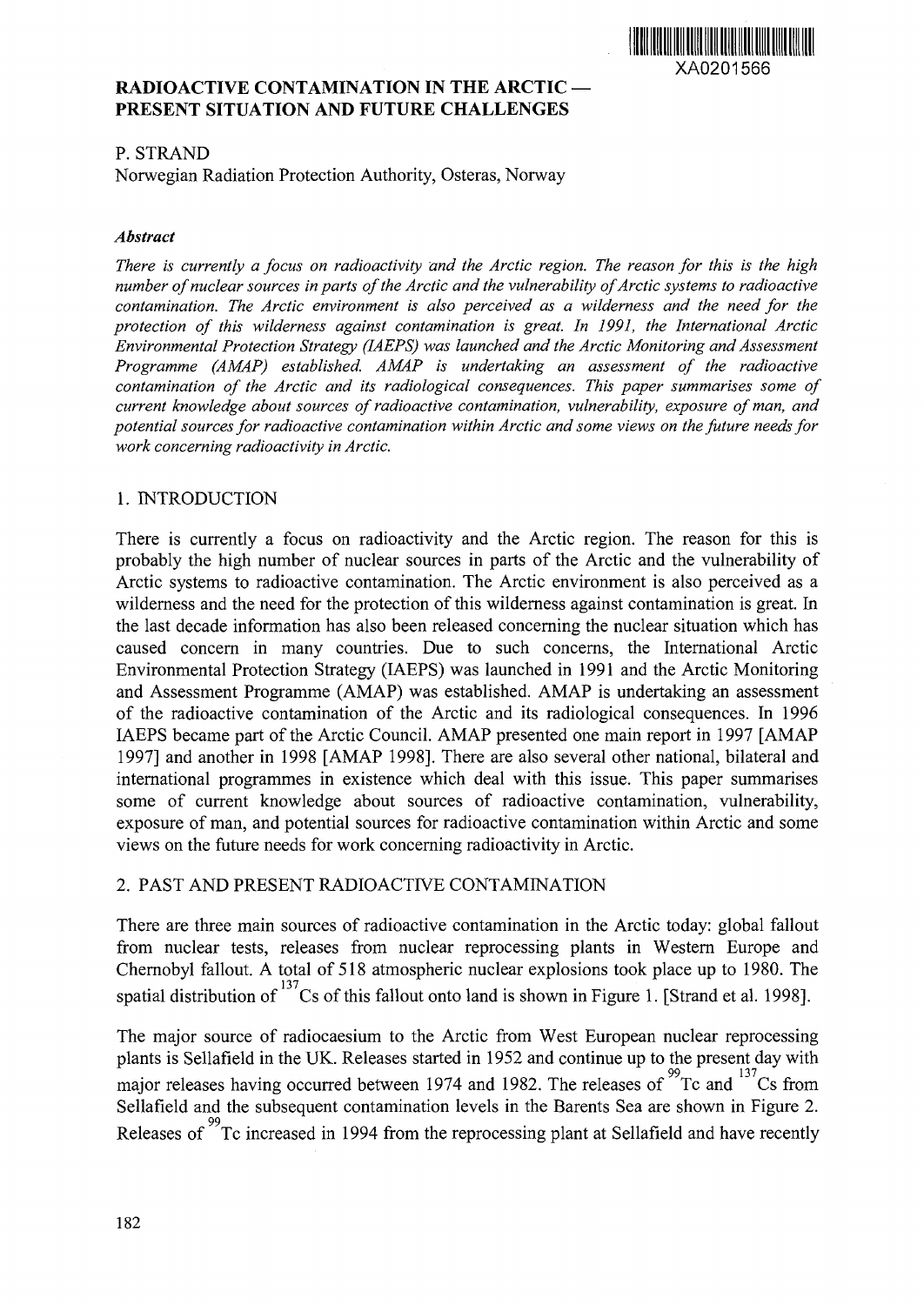led to increased concentrations of <sup>99</sup>Tc in northern marine environments and further into the Arctic Seas.

Following the Chernobyl accident in 1986, a major release of radioactive material spread over large areas in Europe, with the radioactive cloud and fallout also reaching Arctic areas, mainly the North West Russia and Northern Fenno-Scandia, with deposition levels in the order of 1-5  $kBa/m^2$  <sup>137</sup>Cs. Deposition levels in the order of 10-200 kBq/m<sup>2</sup> were, however, observed just south of the Polar Circle. Radioactive contamination of the North and Baltic Seas provides continuously indirect contamination to the Arctic marine environment via transport pathways along the Norwegian coast.



FIG. 1. Estimated spatial distribution of  $137$ Cs fallout from nuclear weapons testing.

There do also exist several other sources which have given small or only localized contamination such as the Thule accident in Greenland, where an American plane carrying nuclear bombs was involved, from the accident with the Komsomolets submarine in the Norwegian Sea, waste storage sites and from dumping of radioactive waste in the sea. Former releases from the nuclear reprocessing plant at Mayak in the Urals, even if it has not contaminated Arctic areas to a substantial degree with earlier discharges, is today a considerable source contained in the environment and, through the potential for transport of radionuclides via the Ob River, is a source to be considered as a threat to the Arctic environment. The releases of radioactive caesium and strontium from Mayak were nearly 100 times higher than the releases of these radionuclides from Chernobyl. Today the radionuclide inventory is stored mainly in lakes and reservoirs, with potential risk for leakage to the rivers and into the Northern Seas.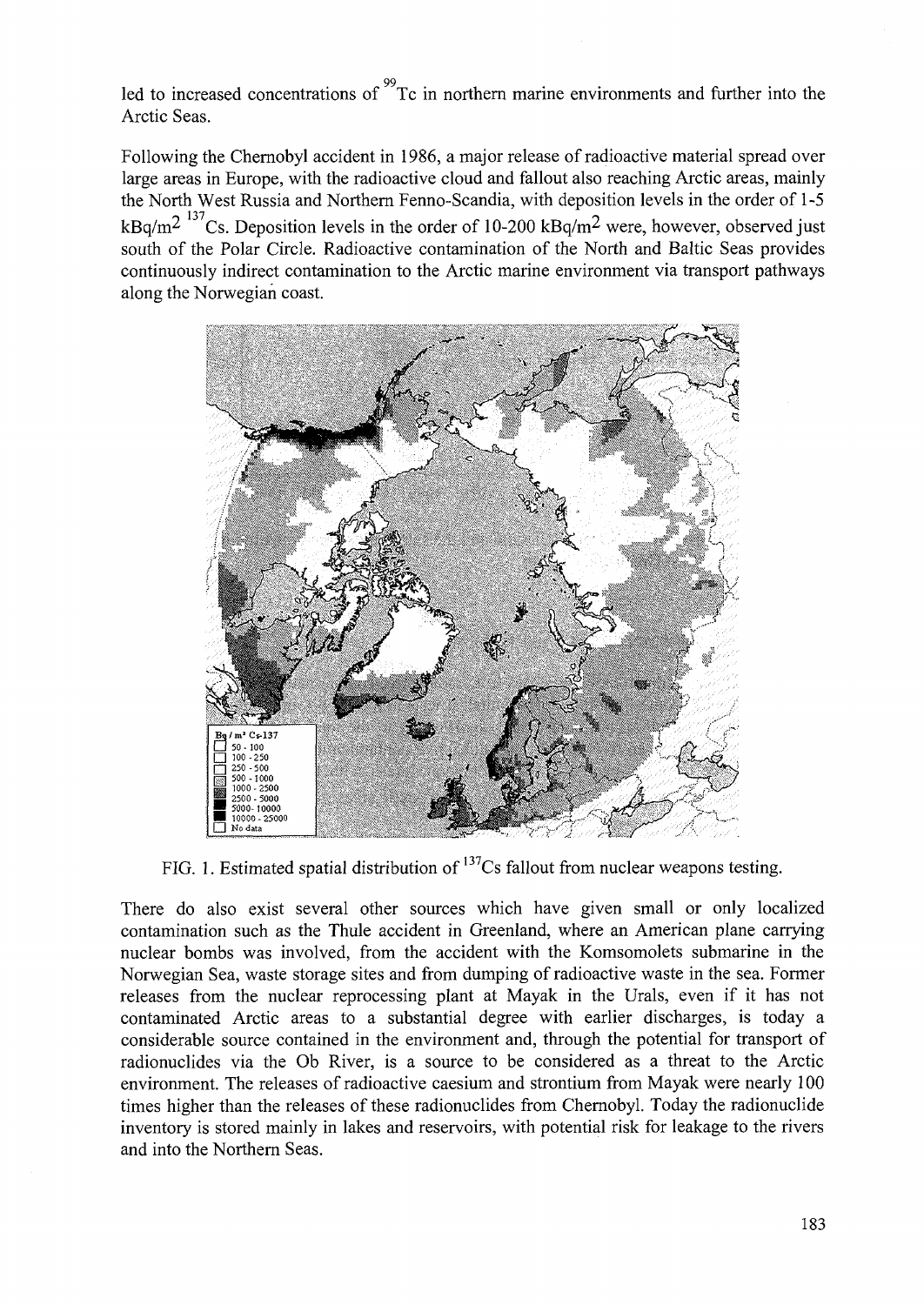

FIG. 2. The releases of  $137$ Cs from Sellafield and the subsequent contamination levels in the Barents Sea and East Greenland Current.

#### 3. EXPOSURE OF MAN FROM PAST RELEASE

The largest contribution to radiation doses from radioactive contamination to the population in northern areas has come from fallout from nuclear tests in the 1950's and '60's. In some areas also the Chernobyl fallout has contributed significantly to the total dose. The population in northern areas is exposed to a dose, from radioactive contamination, which is about 5 times higher than the dose for people in more temperate areas with the same deposition. This illustrates the higher transfer and vulnerability of the Arctic areas from  $137$ Cs contamination.

Indigenous people in the Arctic, mainly living off traditional food products from mountain, forest and lakes, e.g. reindeer-herding Saamis, receive the highest doses from radioactive contamination.

Radiation doses to both the average population and the special groups depend mainly on intake of locally-produced terrestrial products. In comparison, Arctic population groups with mainly marine products in their diet, receive relatively low doses. The most exposed population groups in the Arctic can on average receive up to 50 times higher individual doses than members of the average population.

The intake by the general Arctic population of radiocaesium from different foodstuffs during the period 1990-1994 in the 8 Arctic countries are shown in Figure 3 [Strand et al. 1998]. For the average Arctic populations, a range of different food products contribute to the total  $^{13}$ Cs intake. Canada is an exception, with the domination of reindeer meat consumption in the intake of radiocaesium.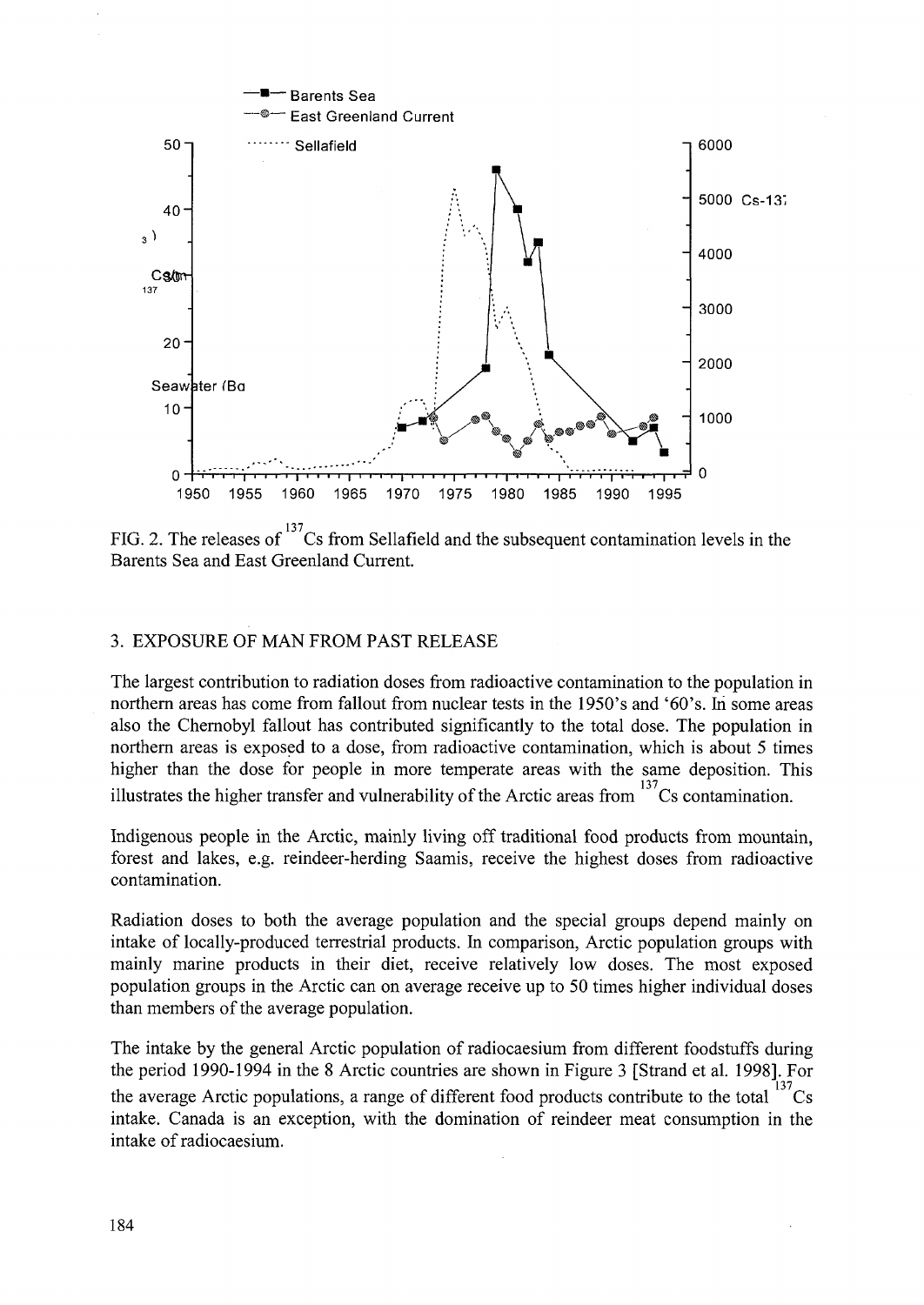The regional effect on dietary preferences is also clearly shown in Figure 3. For example, goat cheese is only an important source for radioceasium intake in Norway. Mushrooms are important in Sweden, Finland and Russia. However, there is a considerable lack in knowledge concerning the importance of natural food products in the transfer of radionuclides to man. In contrast, people who consume only marine products, such as marine fish and mammals, receive doses that are at least an order of magnitude lower than people consuming terrestrial products such as reindeer/caribou meat, freshwater fish and mushrooms. The intake for the selected groups were considerably higher as shown in Figure 4. The major contributor to the intake for these groups was reindeer meat.



FIG. 3. Yearly intakes by the average populations during 1990-1994.

The major contribution (» 15 000 manSv) to the collective dose to Arctic populations results from fallout from nuclear weapons testing, with a range of individual dose commitments between 1 and 150 mSv [Strand et al. 1998]. The second most important contribution (» 500 manSv) to collective dose within the Arctic derives from the Chernobyl accident, with individual dose commitments normally in the range 1 to 50 mSv. Individual annual doses to the most exposed residents of the Arctic from Chernobyl releases, however, could be approximately 10 to 20 mSv/y in the most affected areas. Countermeasures introduced by some countries following the Chernobyl accident and, in some cases, maintained to the present day, have resulted in reduced individual doses and dose commitments. Releases from the Sellafield fuel reprocessing plant provide the third most important collective dose contribution (» 50 manSv) with a relatively small contribution to individual dose *(i.e.* in the range 0 to 0.05 mSv) [CEC 1990].

The total exposure of man from the dumping of nuclear waste is very small even taking into consideration the potential future dose. Smaller-scale releases from accidents in military operations, such as those in northern Russia, the plutonium spill at Thule and the loss of the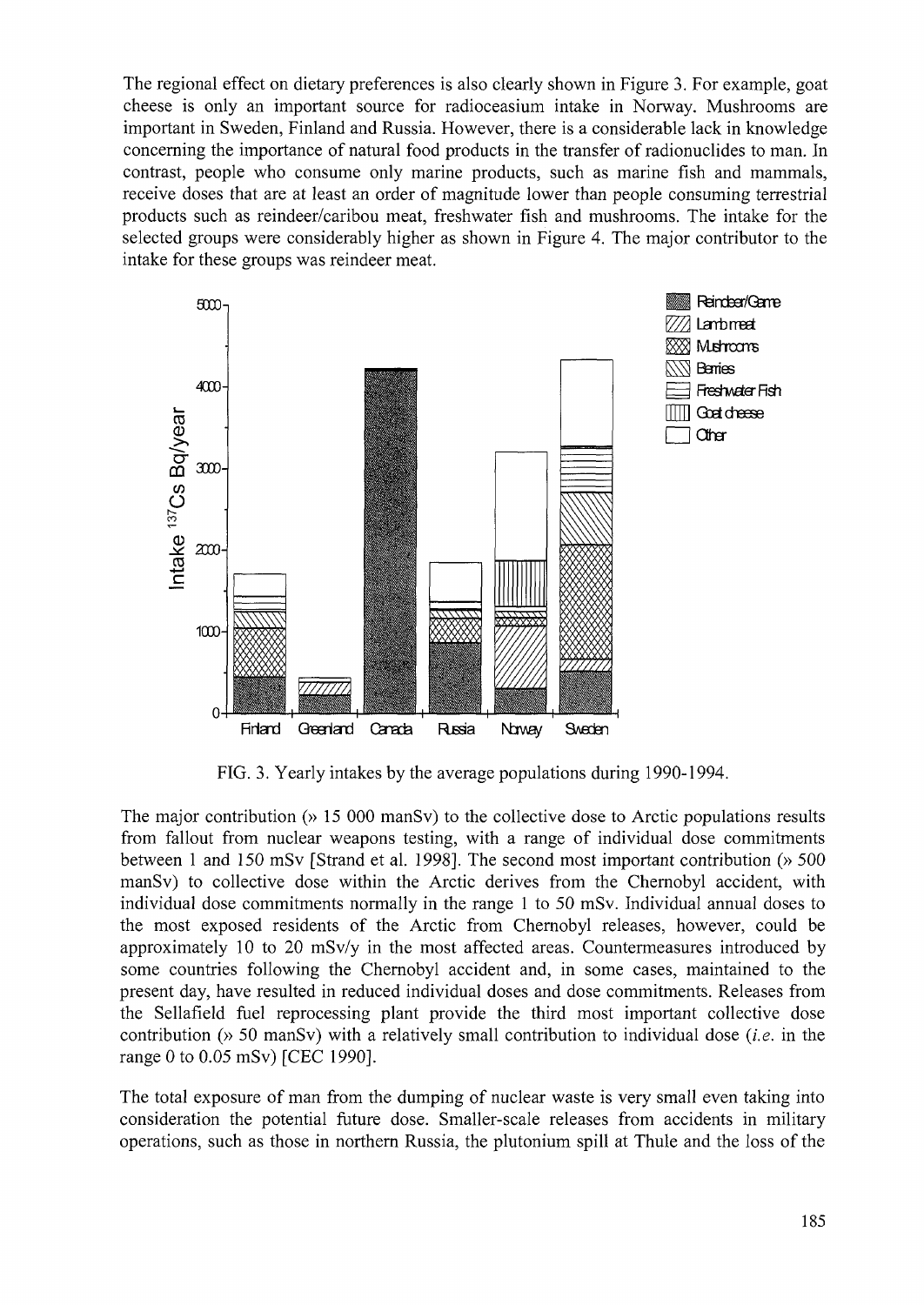*Komsomolets* submarine in the Norwegian Sea, have resulted in no significant increases in radiation exposures to the Arctic populations. For other releases to the environment, such as from the Mayak reprocessing plant, it has been difficult to assess the collective or individual doses to Arctic populations from the releases especially, before 1960.



FIG. 4. Yearly intakes by the selected indigenous groups, during 1990-1994.

# 4. POTENTIAL THREATS TO ARCTIC AND FUTURE NEED FOR RISK AND IMPACT ASSESSMENT

The concentration and number of nuclear installations and the potential for releases cause concern, especially since the vulnerability of Arctic populations is much greater than for populations in temperate areas due to the importance of terrestrial semi-natural exposure pathways. The largest threat to the environment and the population in the Arctic today is connected to potential accidents in nuclear power plants, during handling and storage of nuclear weapons, decommissioning and refuelling of nuclear powered vessels and during storage of radioactive waste.

The future work should concentrate on an assessment of the possible consequences of potential major radiation accidents or releases in the Arctic terrestrial or aquatic environments and their vicinity. Knowledge gaps relating to important pathways of human exposure and environmental contamination in the Arctic, such as long-term migration of radionuclides, changes with time in characteristics of the diet of different Arctic population groups, reasons for the high variability in levels determined in different foodstuffs need to be addressed. To fulfil some of these gaps, additional experimental, surveys and modelling work will be needed. High priority should be given to studying the site-specific vulnerability of particular Arctic regions and communities as an essential basis for the prediction of consequences of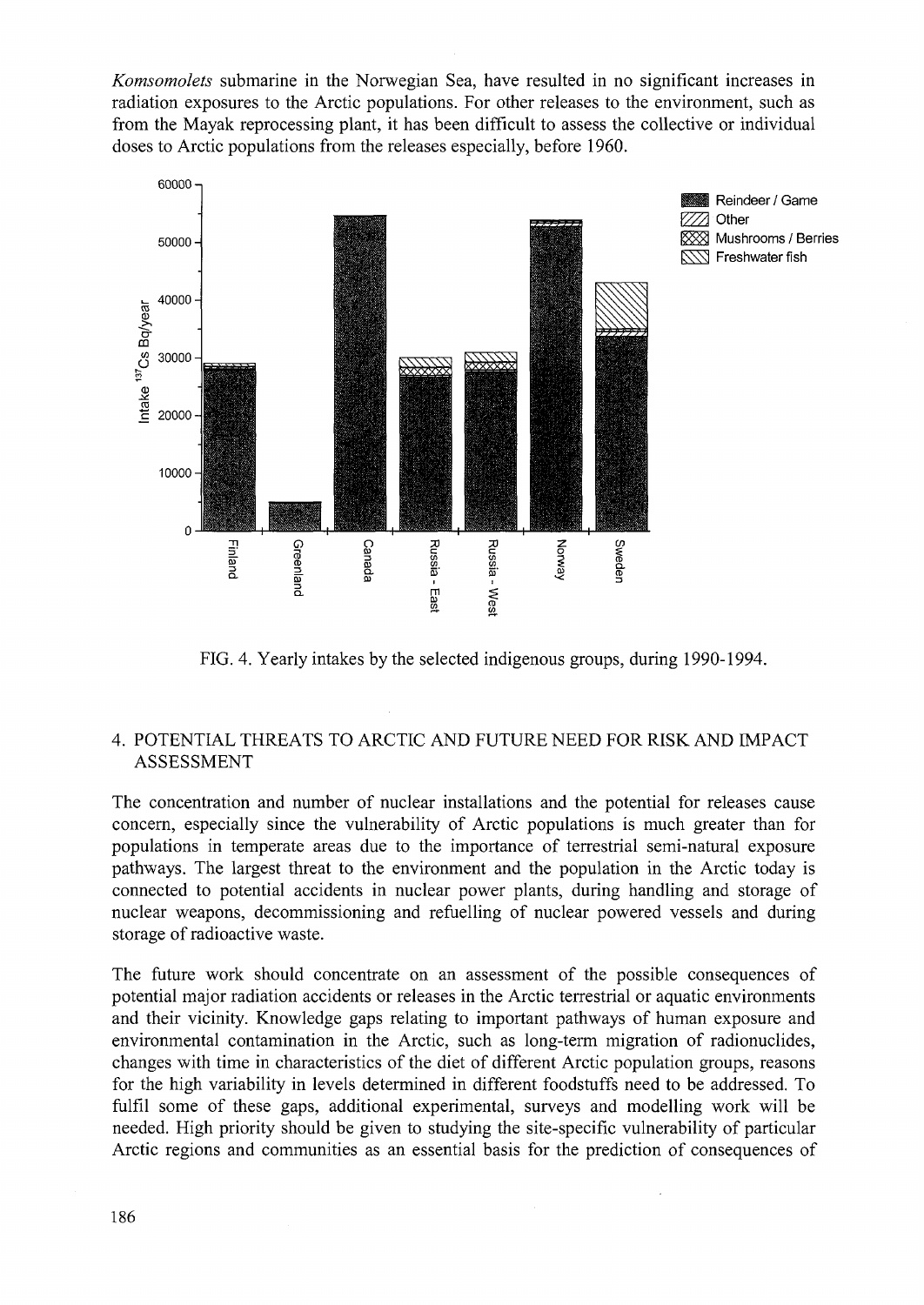potential radioactive contamination. Radiation monitoring in the Arctic environment should be continued, in order to acquire both spatial and temporal information as input data for assessment. Finally, the need for developing a system for assessing the consequence of radiation exposure for Arctic flora and fauna has a high priority. There has historically been a focus on the consequences on peoples' health, not the effect on the environment itself, in assessing the impact of radioactive contamination. This work needs collaboration at an international level and, with this in mind, AMAP and IUR will work together on this topic.

*Risk Management-need for closer links between Risk Assessment and Action Programs.* It is imperative that action is based on risk and impact assessments and furthermore that the results of such actions are reassessed. Currently, communication and interaction is poor between the existing Risk and Impact assessment Programs devised to assess and monitor contamination in the Arctic and the Action Programs tasked to devise strategies and respond to existing radioactive contamination sources by implementing short-or long-term solutions. It is vital to bridge this gap and foster an interdependence between the Risk Assessment and Practical Programs to improve monitoring, response strategies and the implementation of action plans.

#### REFERENCES

- [1] CEC, 1990. The radiological exposure of the population of the European Community from radioactivity in North European marine waters: Project «Marina», Commission of the European Communities (1990). Radiation Protection Report 47, Directorate of Nuclear Safety, Impact of Industry on the environment and Waste Management, Directorate General Environment, Consumer Protection and Nuclear Safety, EUR 12483 EN. 571 pp.
- [2] Strand et al., 1998. P. Strand, M.Balonov, A.Aarkrog, M.Bewers, B.Howard, A.Salo, Y.S.Tsaturov.Arctic Pollution Issues. AMAP Assessment Report. Chapter 8 pp 525, AMAP 1998.
- [3] Herrmann et al, 1995. Herrmann, J., Kershaw, P.J., Dubois, P.B., Guegueniat, P.(1995). The distribution of artificial radionuclides in the English Channel, southern North Sea, Skagerrak and Kattegat. 1990-1993. Jour. Mar. syst., 6, p.427-456
- [4] Arctic Pollution Issues: A State of the Arctic Environment Report, AMAP Arctic Monitoring Assessment Programme, 1997
- [5] AMAP Assessment Report: Arctic Pollution Issues. Arctic Monitoring and Assessment Programme, Oslo 1998